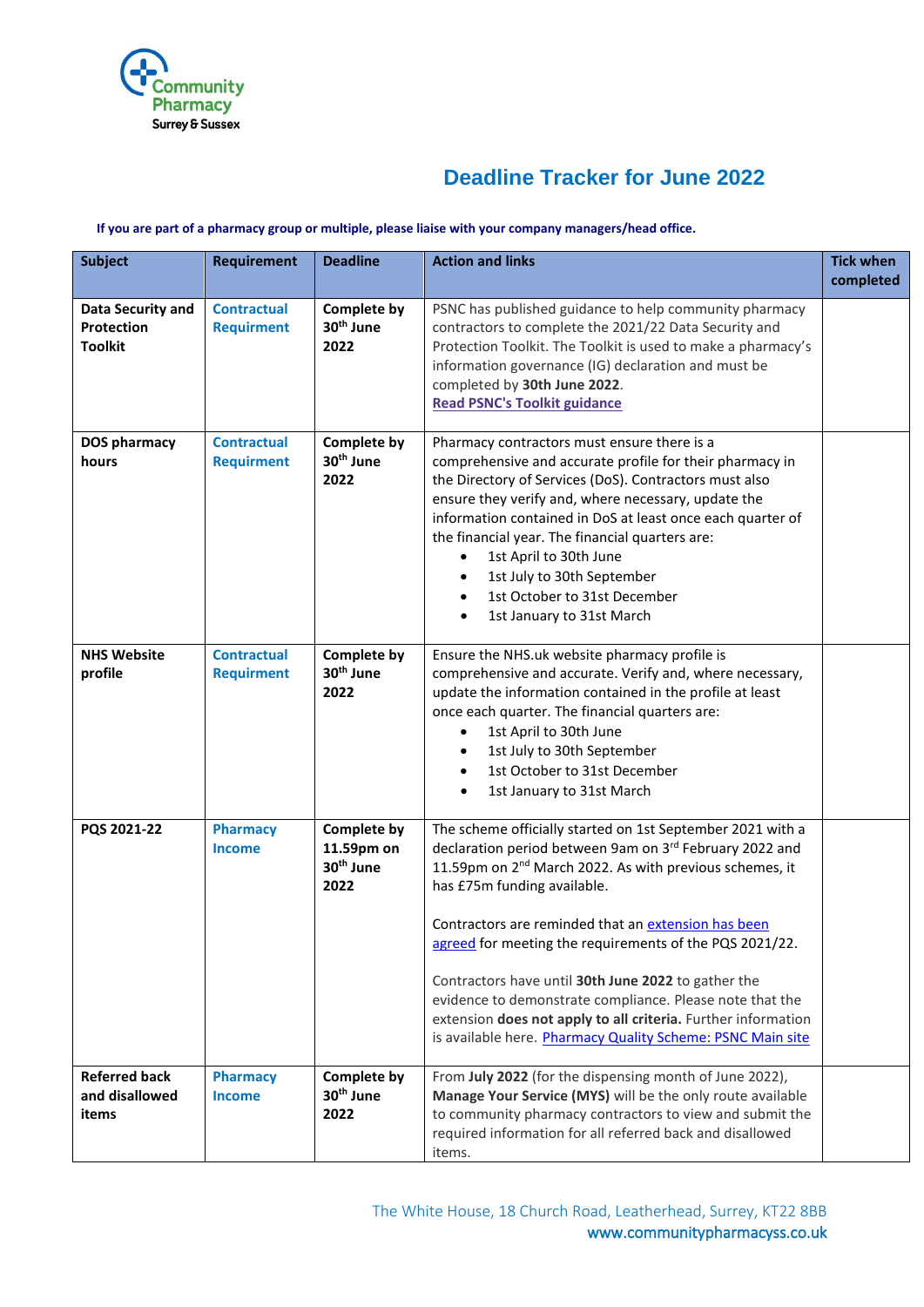|                                                              |                                         |                                                                         | For those still currently using the paper-based route, the final<br>paper referred back and disallowed items that will be sent<br>through the post will relate to prescriptions dispensed in May<br>2022.<br><b>Find out more</b>                                                                                                                                                                                                                                                                                                                                                                     |  |
|--------------------------------------------------------------|-----------------------------------------|-------------------------------------------------------------------------|-------------------------------------------------------------------------------------------------------------------------------------------------------------------------------------------------------------------------------------------------------------------------------------------------------------------------------------------------------------------------------------------------------------------------------------------------------------------------------------------------------------------------------------------------------------------------------------------------------|--|
| <b>NMS Quarterly</b><br>Report                               | <b>Contractual</b><br><b>Requirment</b> | <b>Complete by</b><br>14 <sup>th</sup> July 2022                        | Contractors must submit the quarterly data to the NHSBSA<br>within 10 working days from the last day of the quarter the<br>data refers to (last day of June, September, December and<br>March).<br>There are two ways to submit your data to the NHSBSA and<br>contractors can choose which method to use (but most<br>contractors find submitting data via the online form is the<br>easiest approach):<br>1. Online form<br>2. Electronic Reporting Template<br>Further information and links to the online form and<br>electronic reporting template can be found on the <b>NHSBSA</b><br>website. |  |
| <b>Flu vaccination</b><br>service 2021/22                    | <b>Pharmacy</b><br><b>Income</b>        | <b>Complete by</b><br>31 <sup>st</sup> August<br>2022                   | Contractors should not administer any further vaccinations<br>under this service after the 31 <sup>st</sup> of March 2022.<br>Claims will be accepted by the NHSBSA using the MYS<br>application within six months of administration of the<br>vaccination or by 31st August 2022, whichever date is<br>earlier, in accordance with the usual Drug Tariff claims<br>process.                                                                                                                                                                                                                          |  |
| <b>Free Health</b><br>Champion<br><b>Training</b>            | <b>Contractual</b><br><b>Requirment</b> |                                                                         | The Health Education England (HEE) South East Schools of<br>Public Health and the HEE South School of Pharmacy are<br>working with the South East LPCs in offering fully funded<br>Health Champion training provided by the award-winning<br>HLP specialists Pharmacy Complete.<br>Currently you can book and get trained up to three health<br>champions per pharmacy.<br>More info can be found on our website here.<br>To book a training place register here.                                                                                                                                     |  |
| Summary of<br>payments<br>including<br>claiming<br>deadlines | <b>Pharmacy</b><br><b>Income</b>        | At different<br>dates please<br>follow the<br>summary to<br>make claims | A summary of payment claiming deadlines can be found<br>here.                                                                                                                                                                                                                                                                                                                                                                                                                                                                                                                                         |  |

## **For further advice and support from Community Pharmacy Surrey & Sussex Team**

**Please contact us by** Email to **[LPC@communitypharmacyss.co.uk](mailto:LPC@communitypharmacyss.co.uk)**; Call us on **[01372 417726](tel:01372%20417726)**; Direct Message us on Twitter **[@CPSS\\_LPCs](https://twitter.com/CPSS_LPCs)** Or visit our website **[www.communitypharmacyss.co.uk](http://www.communitypharmacyss.co.uk/)**

**Keeping you informed. Look out for:**

- ➢ [View news archive](http://communitypharmacyss.co.uk/about-us/cpss-newsletters/)
- $\triangleright$  To sign up to the CPSS news roundup please click [here.](https://communitypharmacyss.us20.list-manage.com/subscribe?u=1f413100f8db29eb63fc4d84f&id=59b0e71d8a)
- ➢ To sign up to the PSNC newsletter please clic[k here.](https://psnc.org.uk/latest-news/email-sign-up/)